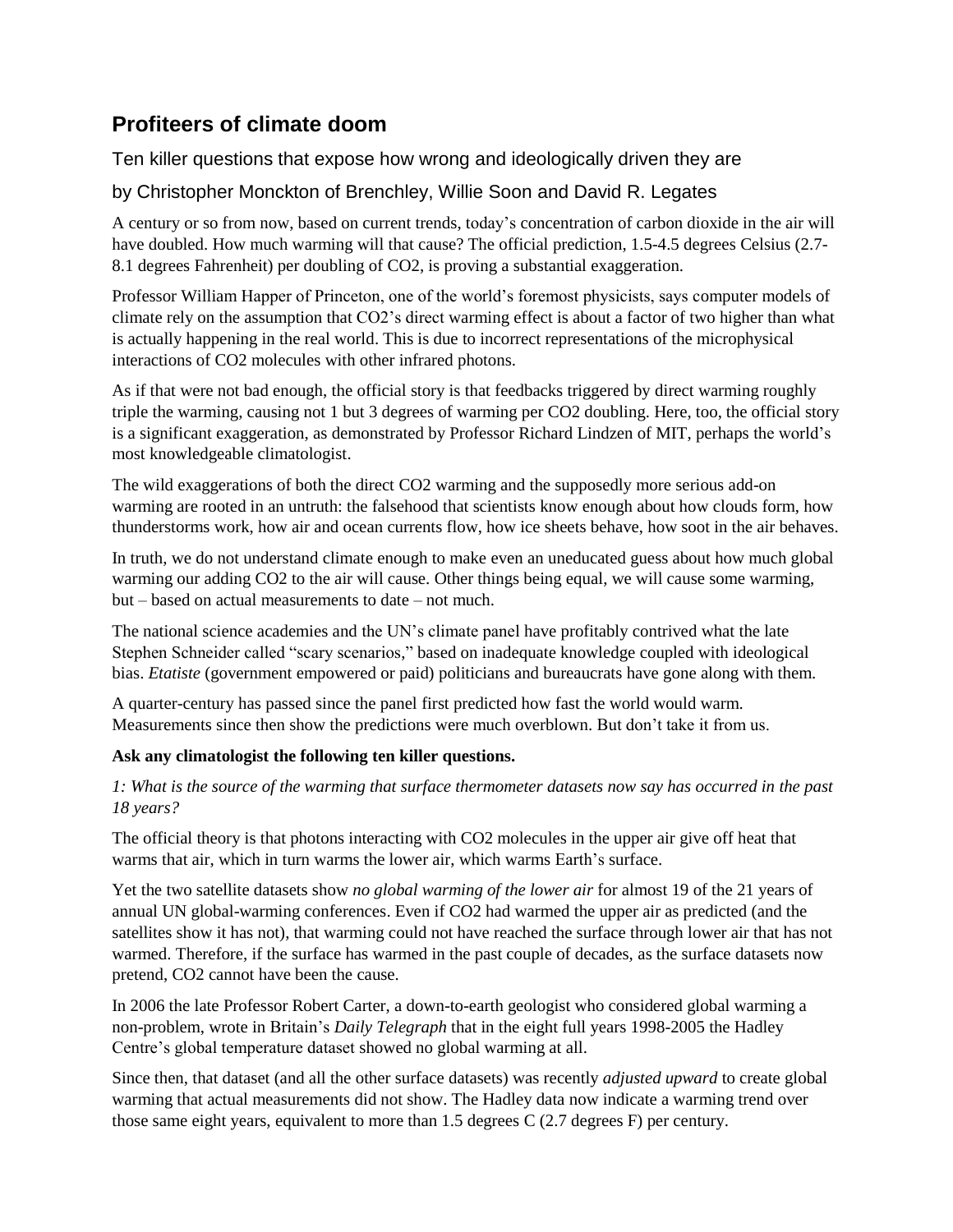*2: Why, just two years ago, did every surface temperature dataset agree with the satellites that there had been no global warming so far in this century? And why was every surface dataset altered in the two years preceding the Paris climate conference – in a manner calculated to show significant warming – even though the satellite records continue to show little or no warming?* 

*3: Why do all the datasets, surface as well as satellite, show a lot less warming than predicted? Why has the rate of warming over the past quarter century been only one-third to one-half of the average prediction made by the UN's climate panel in its 1990 First Assessment Report, even after the numerous questionable adjustments to the surface temperature datasets?*





The startling temperature clock (Figure 1) shows the UN panel's 1990 predictions as orange and red zones meeting at the red needle that represents the IPCC's then average prediction that by now there should have been global warming equivalent to 2.8 degrees C (4.9 degrees F) per century.

But the blue needles, representing the warming reported by the three much-manipulated surface temperature datasets, show little more than *half* that warming. The green needles, representing the satellite datasets, show only a *third* of what the UN had predicted with "substantial confidence" in 1990.

#### *4: Why is the gap between official over-prediction and observed reality getting wider?*

An updated temperature clock (Figure 2) shows the global warming that the UN's panel predicted in its 2001 *Third Assessment Report,* compared with measured warming from then until 2015. The measured warming rate, represented by the green zone, is manifestly less than the warming rate since 1990, even though CO2 concentration has risen throughout this time.





*5: Why is the gap widening between warming rates measured by satellite and by surface datasets?*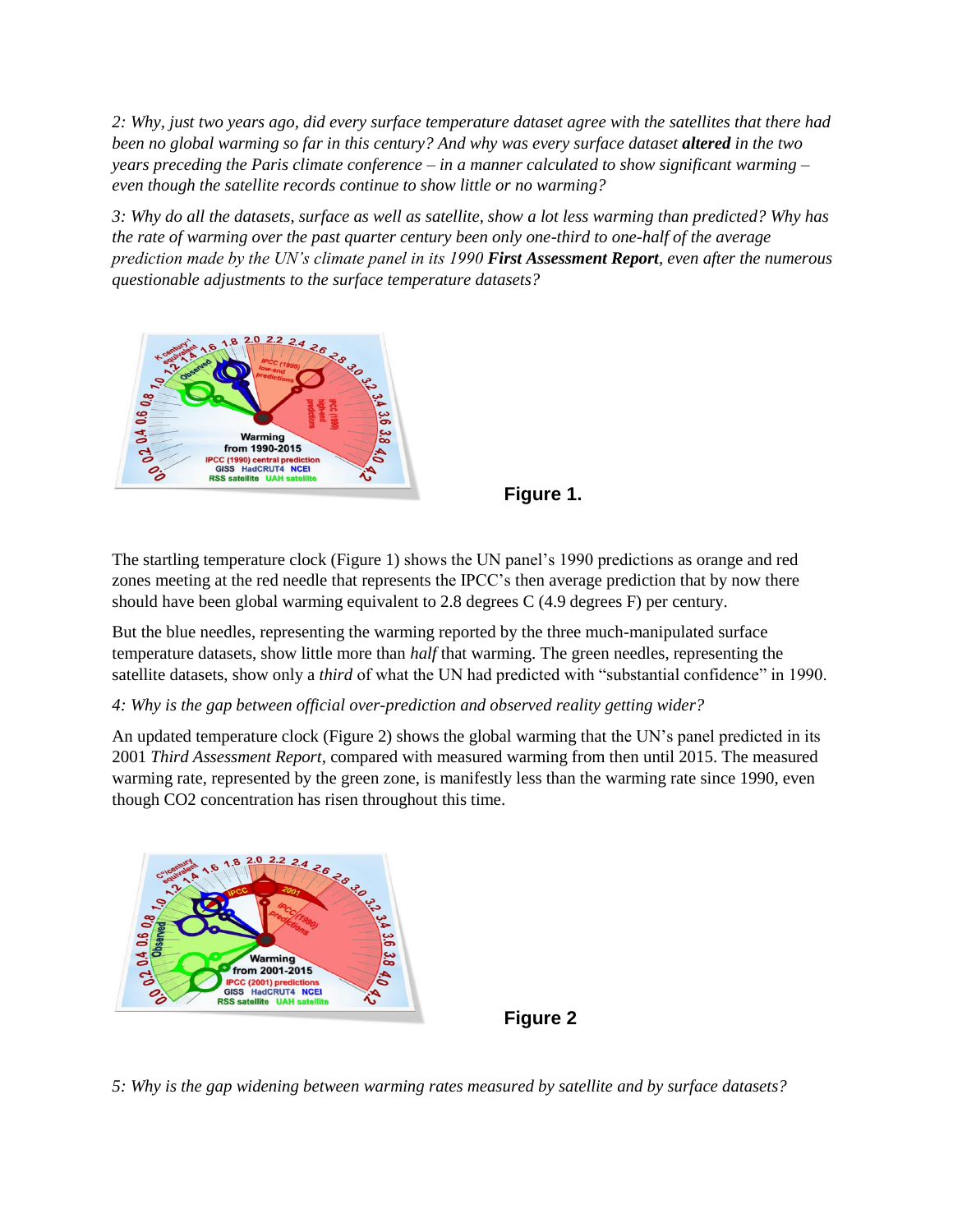It is legitimate to infer that the surface datasets have been altered to try to bring the reported warming closer to the failed but (for now) still profitable predictions. (That is, the altered datasets still bring profits in the form of money, fame and power to the failed prophets of climate doom.)

*6: Why should anyone invest trillions of dollars – to replace fossil fuels with expensive renewable energy – on the basis of official predictions in 1990 and 2001 that differ so greatly from reality?* 

Plainly, this is not the "settled science" we were told it was.

*7: Why has the observed rate of warming, on all datasets, been tumbling for decades notwithstanding predictions that it would at least remain stable?*

One-third of all mankind's supposed warming influence on the climate since 1750 has occurred since the late 1990s, and yet satellites show scarcely a flicker of global warming in almost 19 years.

Likewise, the strength and frequency of hurricanes, tornadoes, floods and droughts – and the rate of sea level rise – are still completely within the realm of natural variability and human experience, even though atmospheric CO2 levels have increased noticeably in recent decades. And that extra carbon dioxide is fertilizing plants, making crops and forests grow faster and better, and "greening" the Earth.

Not only the amount but also the pattern of warming fails to match predictions. To the nearest tenth of one per cent, there is *no* CO2 in the air. (400 ppm is only 0.04% of the atmosphere.) Yet the UN's panel said in 2007 that carbon dioxide would warm the upper air six miles above the tropical surface at twice or thrice the surface rate.

That tropical mid-troposphere "hot-spot" (one of us gave it its name) was supposed to be the undeniable fingerprint of manmade global warming. Its existence would prove manmade warming.

#### *8: So, where is the tropical upper-air hot-spot?*

Satellites do not show it. Millions of measurements taken by balloon-borne radiosondes do not show it. It is missing. If warming is manmade, there should be a distinct difference between measured surface and upper-air warming rates. It has not been there, for decades.

Similarly, just as official predictions claim CO2-driven warming will be greatest in the upper air, which will in turn warm Earth's surface, so they also claim that the near-surface air will warm the ocean surface, which will warm the deep oceans – and that is where the global warming has been "hiding."

Yet measurements from more than 3,600 automated buoys throughout the ocean (that dive down a mile and a quarter and take detailed temperature and salinity profiles every ten days) show that the deeper strata are warming faster than the near-surface strata.

#### *9: Why, if CO2-driven warming ought to warm the surface ocean first, is the ocean warming from below? And why has the ocean been warming throughout the eleven full years of the ARGO dataset at a rate equivalent to only 1 degree every 430 years?*

As NASA thermal engineer Hal Doiron bluntly puts it: "When I look at the ocean, I see one of the largest heat-sinks in the solar system. While the ocean endures, there can't be much manmade global warming." And he had to get his heat calculations right or astronauts died.

Believers have silenced serious and legitimate scientific questions such as these, by unleashing an organized, well-funded, remarkably vicious campaign of personal vilification against anyone who dares to ask any question, however polite or justifiable, about the Party Line. Most scientists, politicians and journalists have learned that they will have a much quieter life if they just drift along with what most scientists privately concede is sheer exaggeration.